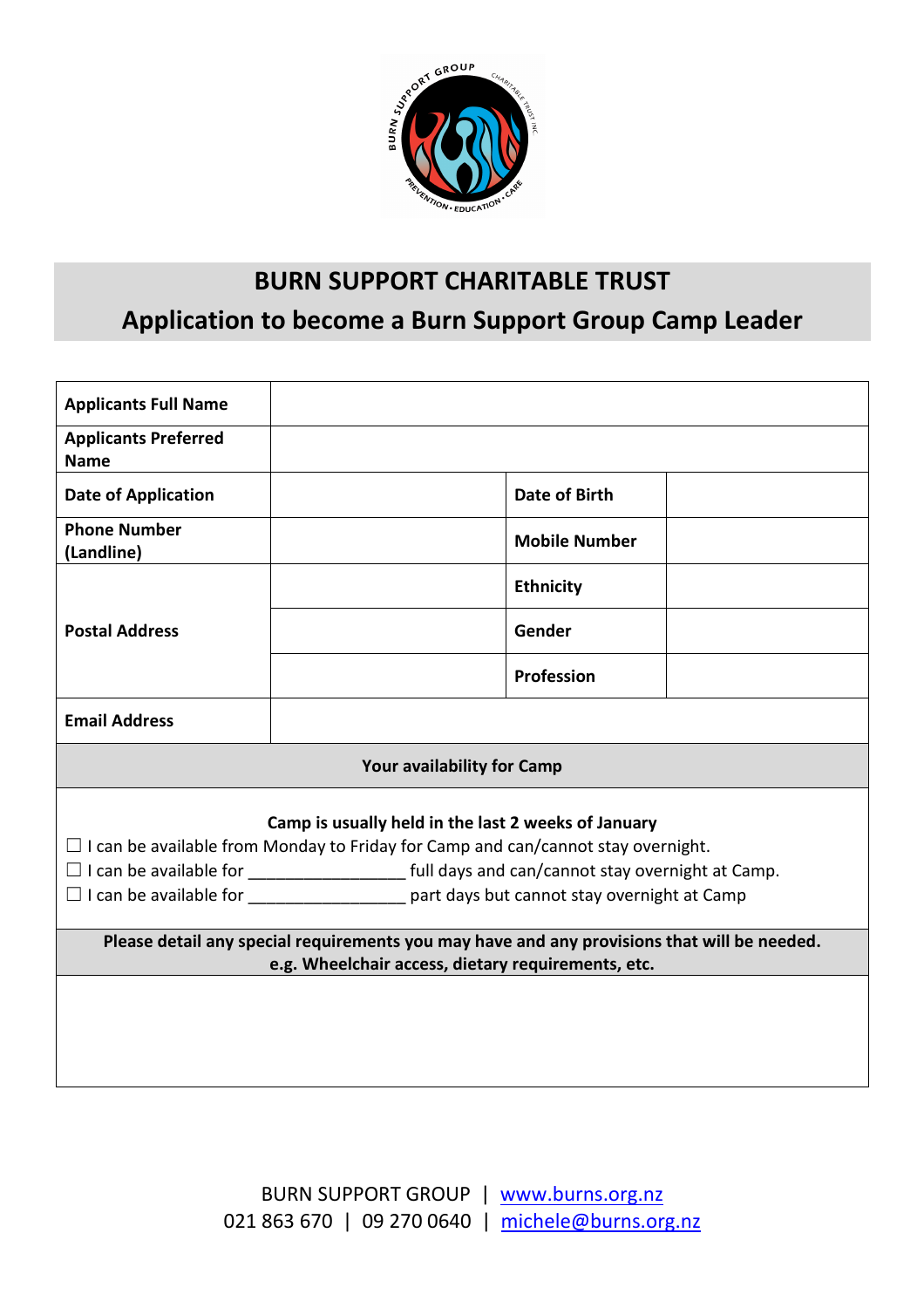

#### Why would you like to be a Burn Support Group Camp Leader?

What previous experience do you have working with children?

What can you offer our campers? i.e. any specific interests or talents

| <b>Please Provide Two Referees</b> |  |              |  |  |  |
|------------------------------------|--|--------------|--|--|--|
| <b>Name</b>                        |  |              |  |  |  |
| <b>Designation</b>                 |  | Organisation |  |  |  |
| Phone                              |  | Email        |  |  |  |
| <b>Name</b>                        |  |              |  |  |  |
| <b>Designation</b>                 |  | Organisation |  |  |  |
| Phone                              |  | Email        |  |  |  |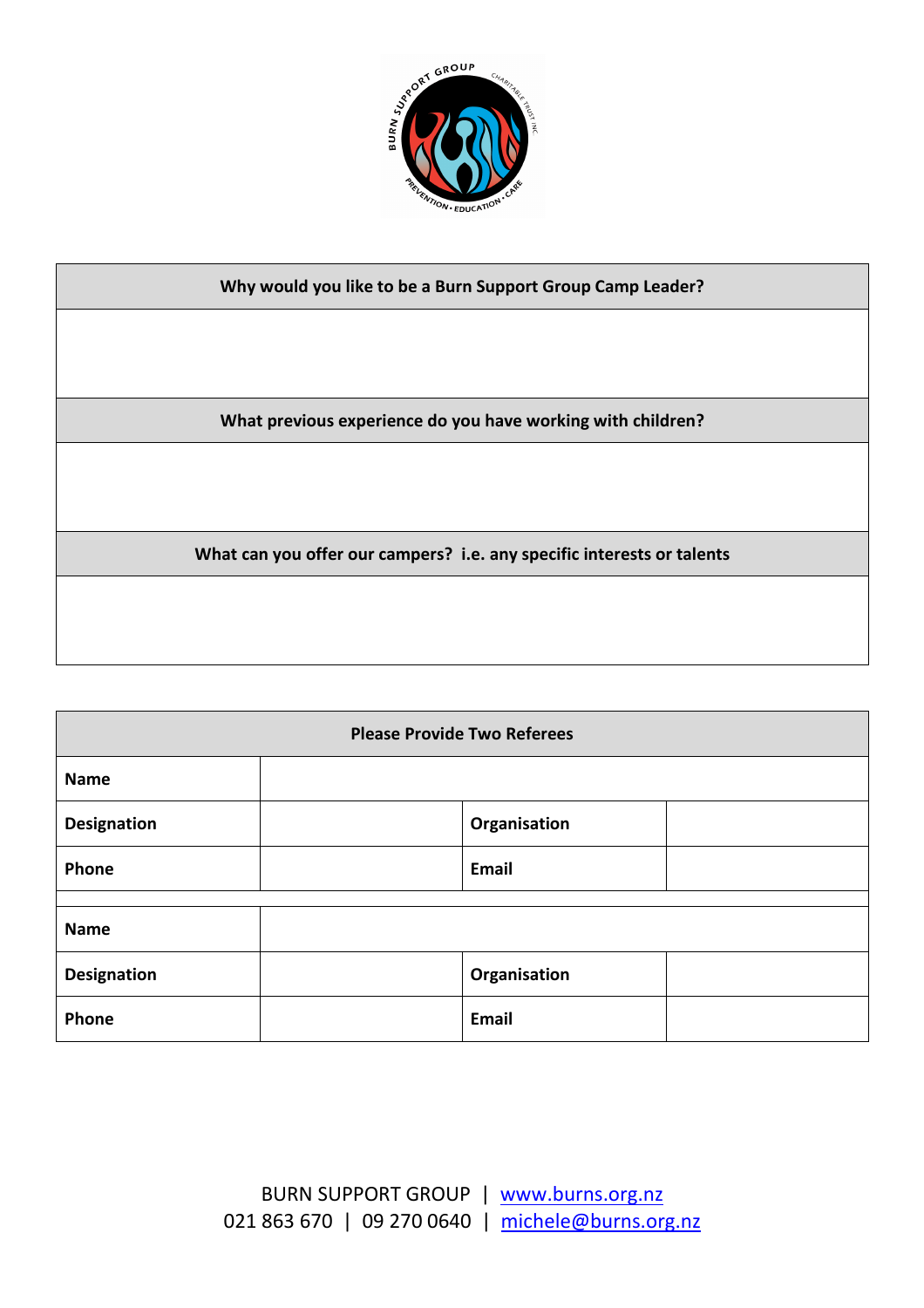

 $\Box$  Tick this box to indicate you have read and signed the job description (this is available on the website also)

 $\Box$  Tick this box to indicate you consent to a Police check being completed.

Follow the links below to complete the police check application form.

Criminal Record Check – Third Party request https://www.justice.govt.nz/criminal-records/get-your-own/

How to complete Third Party form https://www.justice.govt.nz/criminal-records/get-someone-elses/

As part of the application process you will need to print the completed criminal record check form and bring it and the required I.D. to an interview with the Burn Support Charitable Trust Board of Trustees.

Please check that you have fully completed this form plus read and signed the Burn Support Group Camp Leader job description form. BOTH of these forms must be enclosed for your application to be complete.

The Board will consider your application and advise you in writing of the outcome.

| <b>Applicants Name:</b> (Print name here) |                      |       |  |  |
|-------------------------------------------|----------------------|-------|--|--|
| <b>Applicants Signature:</b> (Sign here)  |                      | Date: |  |  |
| To EMAIL APPLICATION:                     | michele@burns.org.nz |       |  |  |
| <b>T. DOCT ADDUCATION.</b>                | بسمس الملمام المام   |       |  |  |

To POST APPLICATION: c/- Michele Henry Burn Support Group P.O Box 97164 Manukau City Auckland 2241

Thank you for applying, we will be in touch soon.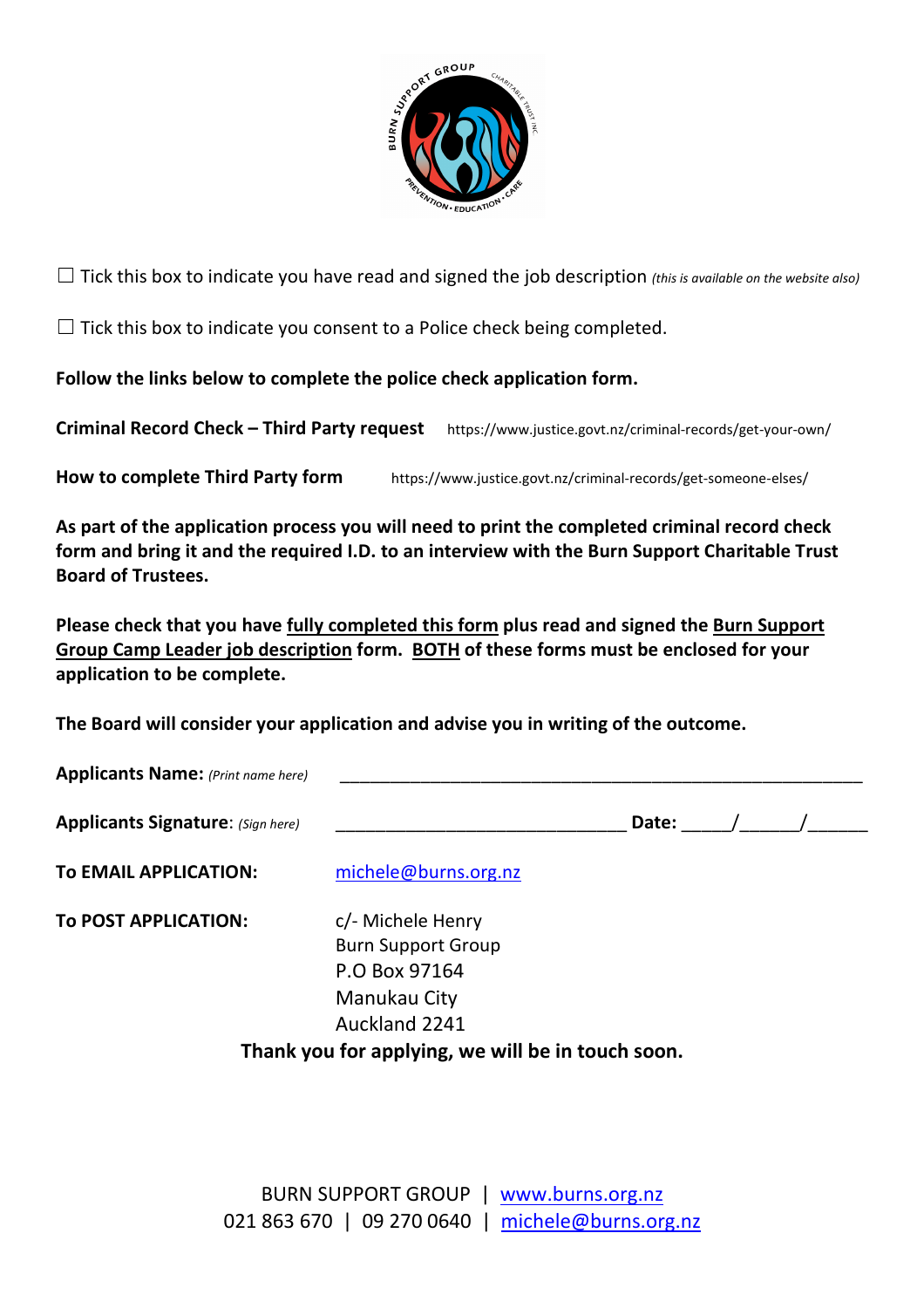

## LEADERS MANUAL

"Burn Support Group wish to acknowledge and thank the many generous donors, sponsors, volunteers and organisations who donate their services, skills, time and support to ensure the continued success of CAMP AWHI, our annual Children's Camp for burn survivors…..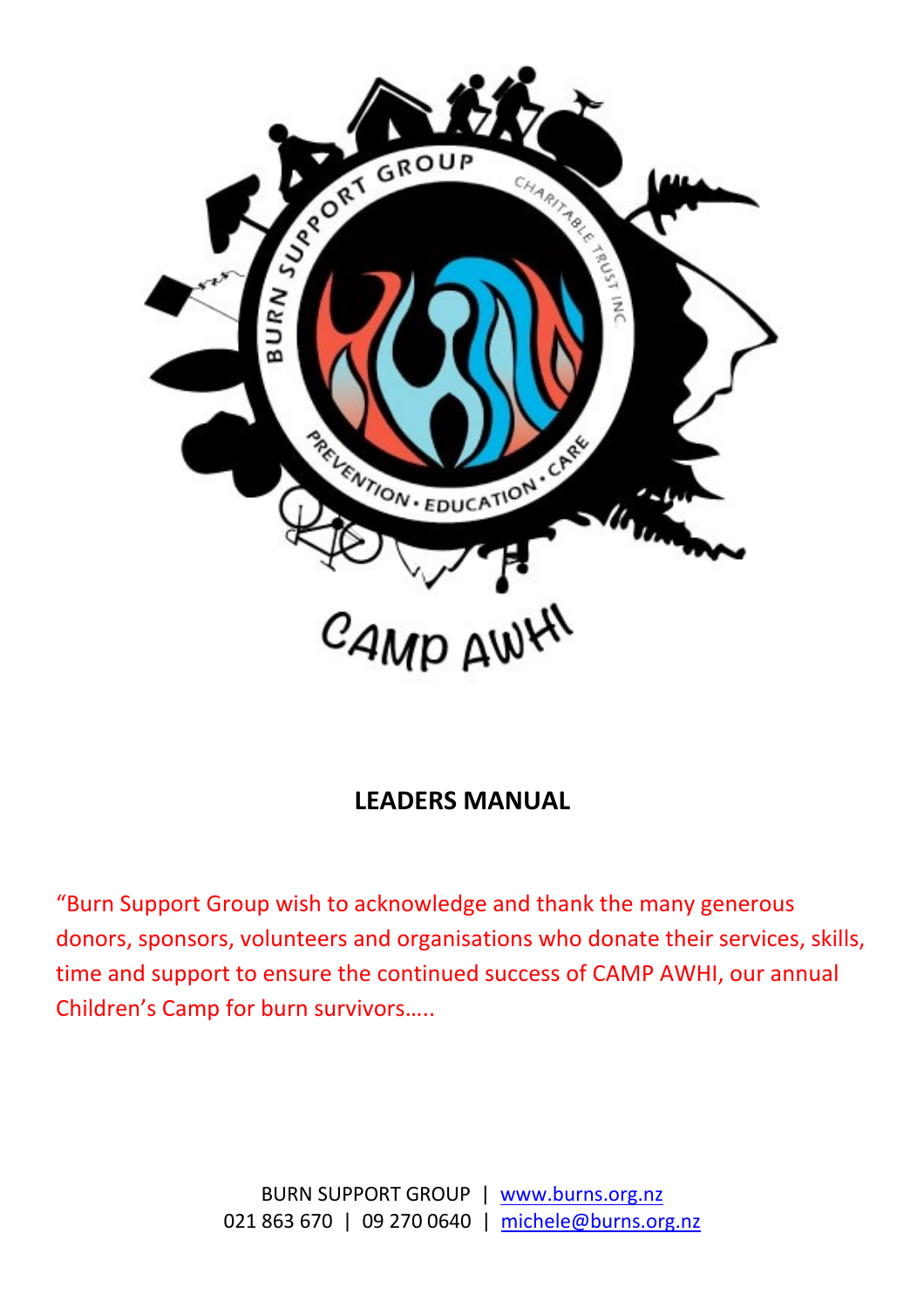

#### WHAT IS CAMP:

Camp is a safe haven and social opportunity for burn survivor children aged  $7 - 17$  years throughout N.Z. Camps are based on traditions which allow returning campers a sense of belonging while providing much needed structure to new campers. Camp offers workshops and activities to build on self-esteem and confidence for each individual. An environment to share your journey with peers. In addition to these elements, a good camp will:

- . Create a fun and adventurous environment
- . Challenge individuals to try new things
- . Provide opportunities to develop personality and character
- . Create a positive fun environment
- . Provide campers with a sense of responsibility and success
- . Provide leadership opportunities
- . Provide a caring and competent staff
- . Create a spirit of teamwork
- . Foster new relationships
- . Acknowledge Health & Safety rules



BURN SUPPORT GROUP | www.burns.org.nz 021 863 670 | 09 270 0640 | michele@burns.org.nz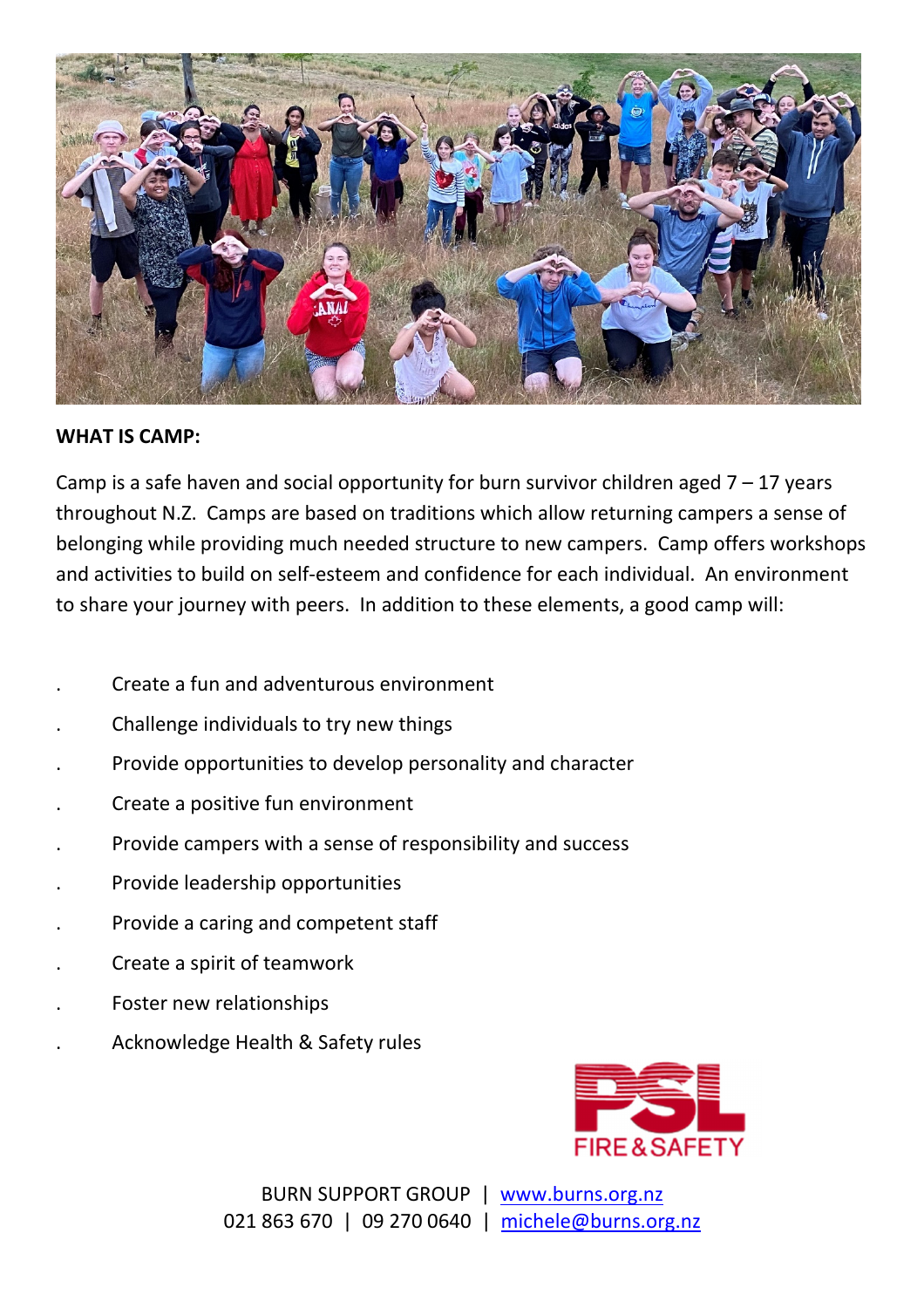### THE CAMP LEADER POSITION:



Just as you may expect certain things of campers, they may expect you, as their leader, to show certain qualities and act in certain ways. You are a model for them, usually unspoken in their expectations is the desire to be and act like you. Listed are some of these things campers look for in their leaders…

. RECOGNITION AND ACCEPTANCE: Campers look up to their leaders. They need to know that you consider each of them as an important person. Recognize acts of trying as well as instances of clear success. Emphasize positive qualities that make each child worthy and unique.

. FAIRNESS: Children are sensitive to injustice. They look for fair ways responsibilities are shared in responses to performance and accomplishment. Be willing to apologize if needed. Try to see that chances for feeling important, as well as the responsibilites are equally divided.

. TRUST: Campers need your belief in them and your support when they try new things. "They must be sure that you will not betray a confidence". Help them correct their mistakes, help them to give and show trust toward one another. Show trust can be built, lost and strengthened.

. OPEN COMMUNICATION: Speak your mind openly when you are happy or concerned about something and encourage them to do the same. Help them see how open communication can result in action, discovery, better understanding of self and others.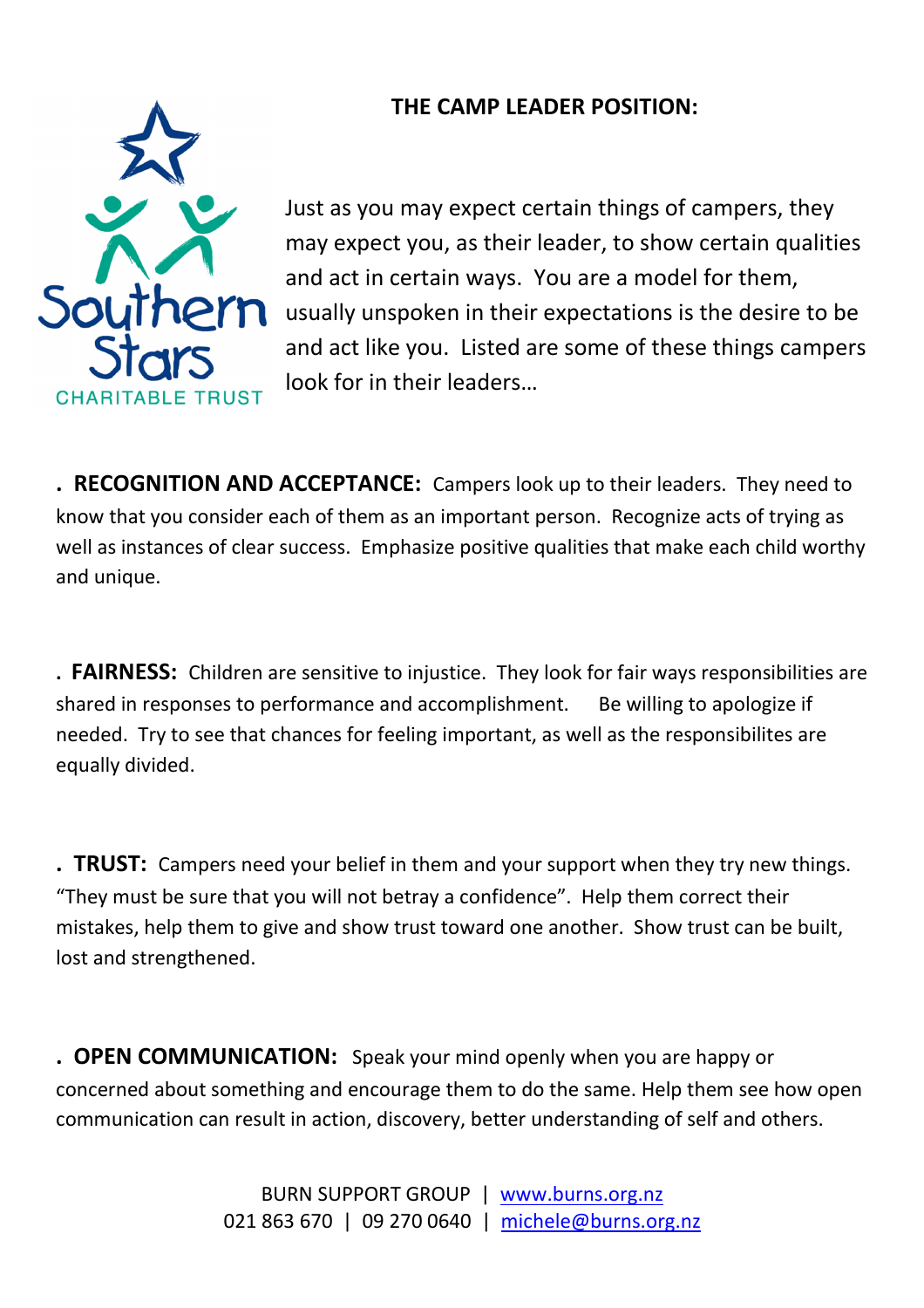### THE CAMP LEADER RESPONSIBILITIES:



No camp is a success without genuine, caring, dedicated and enthusiatic staff. Camp is a learning experience for Leaders/Volunteers and campers alike. Skills and knowledge can be shared working within the guide lines of the camp schedule.

. Group supervision of campers through programs focusing on health, happiness, discipline, cleanliness, safety, routine duties, character and skills development.

- . Learn the names of the campers, get to know all of them and their interests.
- . Assist campers plan, carry out and evaluate projects and activities.
- . Promote camper participation in all activities.
- . Assist campers with housekeeping chores / rooms, dining areas

. Report any illness, accident or behaviour problems to Camp Leader in a timely manner.

. Assist to make a camp schedule work to the best of abilities.

. Work with other camp leaders to address issues during the day. Attend evening debrief and discuss the following days schedule.

. Exhibit personal habits, health, dress, speech and relationships with other leaders that serve as beneficial model to campers.

. Set a good example in everything you do while at camp.